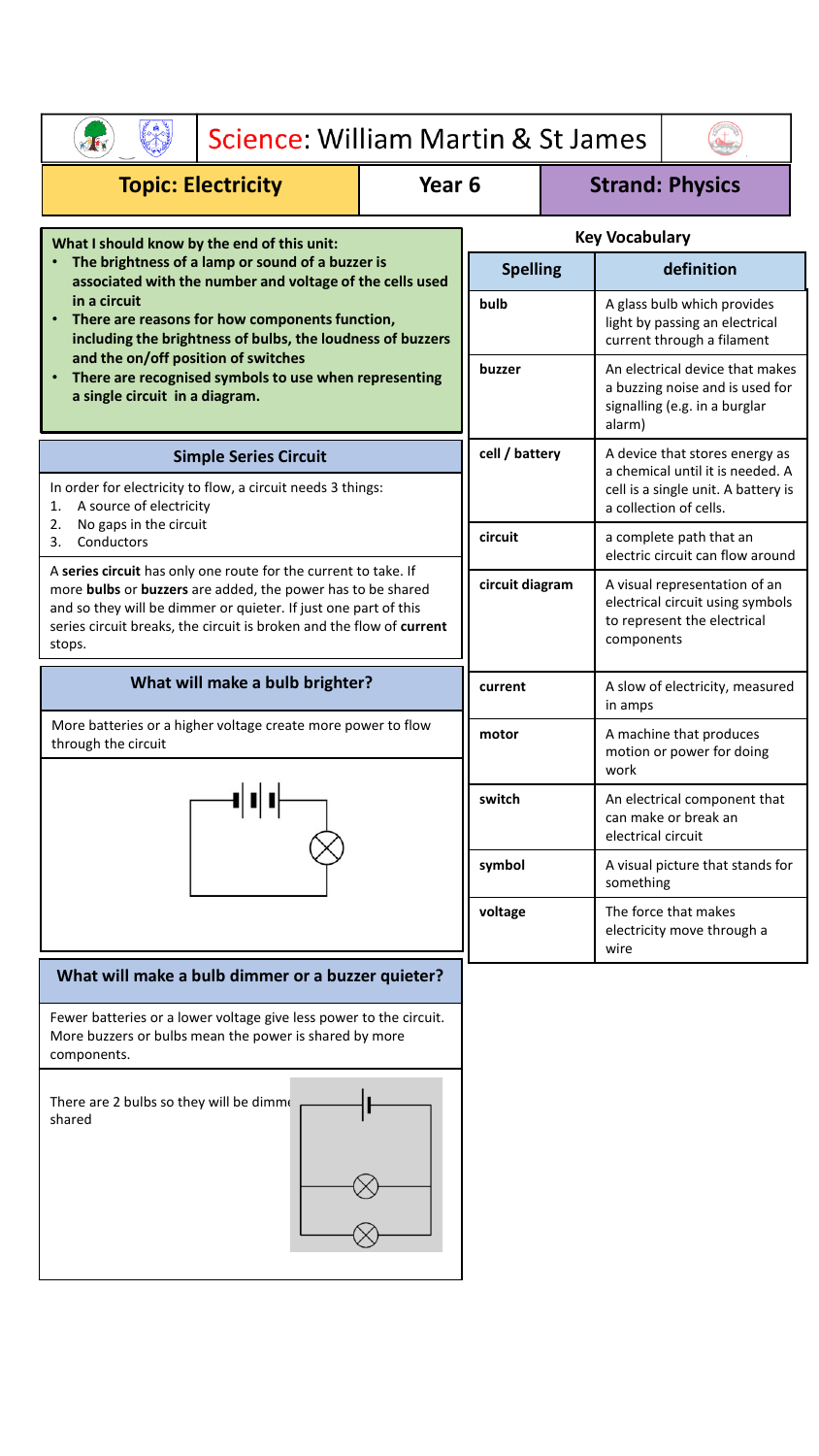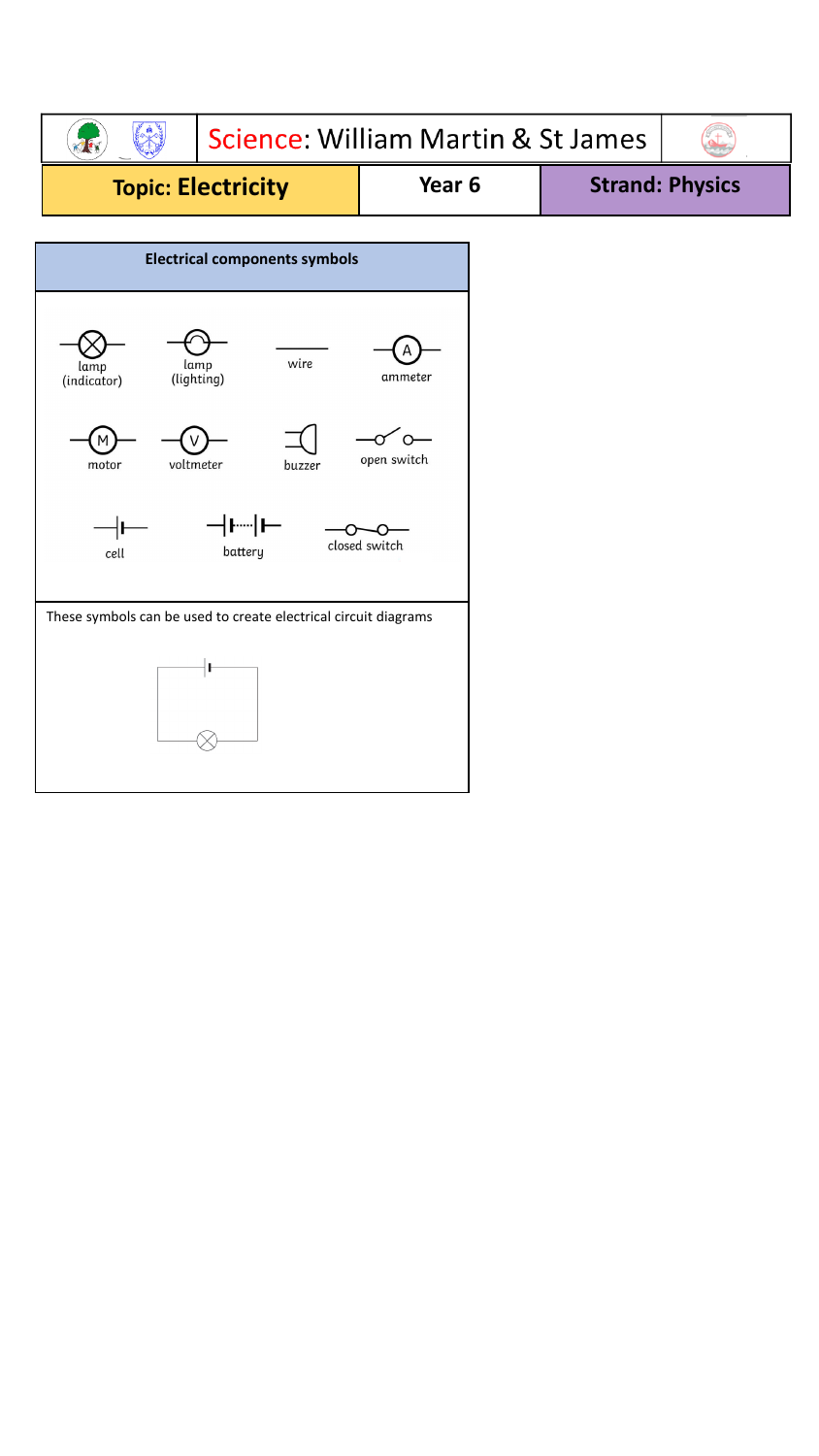| Science: William Martin & St James  |  |        |                      |  |                        |  |
|-------------------------------------|--|--------|----------------------|--|------------------------|--|
| <b>Topic: Electricity</b>           |  | Year 6 |                      |  | <b>Strand: Physics</b> |  |
| Write the name of each<br>component |  |        | <b>Start of unit</b> |  | <b>End of unit</b>     |  |
|                                     |  |        |                      |  |                        |  |
|                                     |  |        |                      |  |                        |  |
|                                     |  |        |                      |  |                        |  |
|                                     |  |        |                      |  |                        |  |

| Which of these circuits will<br>work? | <b>Start of unit</b> | <b>End of unit</b> |
|---------------------------------------|----------------------|--------------------|
|                                       |                      |                    |
| $- - -$                               |                      |                    |
|                                       |                      |                    |

| Explain what will happen if<br>another cell is added to a<br>circuit with one bulb | Start of<br>unit | End of<br>unit | Explain what will happen if<br>another bulb is added to a<br>circuit with one cell | Start of<br>unit | End of<br>unit |
|------------------------------------------------------------------------------------|------------------|----------------|------------------------------------------------------------------------------------|------------------|----------------|
|                                                                                    |                  |                |                                                                                    |                  |                |
|                                                                                    |                  |                |                                                                                    |                  |                |
|                                                                                    |                  |                |                                                                                    |                  |                |
|                                                                                    |                  |                |                                                                                    |                  |                |